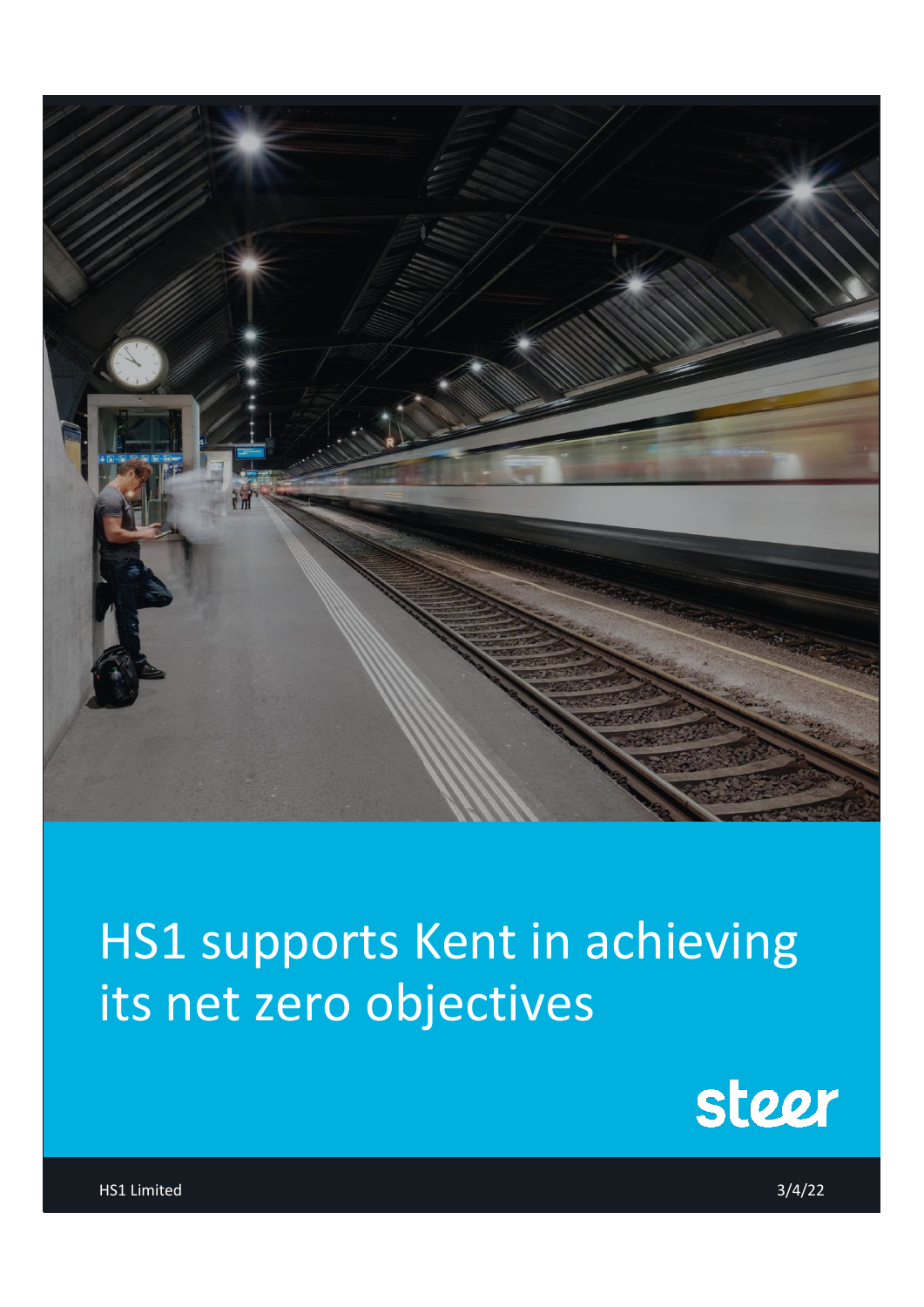## **Introduction**

Ever since HS1 Ltd launched its Sustainability Strategy in 2020, identifying how the HS1 line can make the greatest environmental and economic contribution possible to the Kent-region and beyond has been a priority.

This research was commissioned by HS1 Ltd to inform the first-ever Kent Rail 'COP' in March 2022. It explores the possible economic and environmental benefits that could be gained if more people travelled by high-speed rail and the high-speed infrastructure was used to its full potential. It also adds to the case for why Kent-based businesses, politicians, community organisations, academic institutions and green groups should come together to achieve a modal shift to high-speed.

The findings of this report clearly demonstrate the enormous potential of the HS1 line to deliver important environment benefits, including better air quality and reducing greenhouse gas emissions by over 18,500 tonnes CO2e from 2025 to 2035 if we can remove an additional two million car trips from the roads of Kent and East Sussex.

This is an important moment to talk more about the actions we could take to get more people to choose a greener way to travel in the Kent region.

# **Around 90% of trips in Kent were made by car before COVID-19**

Kent has a well-connected transport network. There is a mature motorway and trunk road network, well connected to the M25, the UK's only high-speed line and the existing commuter rail network. This connects significant existing urban areas, locations for future housing and employment growth, and centres of highvalue economic activity in London and the South East. Further the transport infrastructure in Kent is the primary gateway to mainland Europe.

Kent's reliance on cars is an important contributor to carbon emissions and local air quality problems in Kent. Around 90% of trips were made by car before COVID-19 across local authorities in Kent, and greenhouse gas emissions from road transport (as a share of total emissions) increased in all local authorities in the 2015-2019 period. In addition, in the three years before 2019, average speed on the Strategic Road Network reduced by 2.5% across Kent<sup>1</sup>, resulting in slower journeys and congestion, reduced efficiency and increased emissions.

❝ Around 90% of trips were made by car before COVID-19 in Kent. ❞

<sup>&</sup>lt;sup>1</sup> Steer analysis of Department for Transport Strategic Road Network average speed data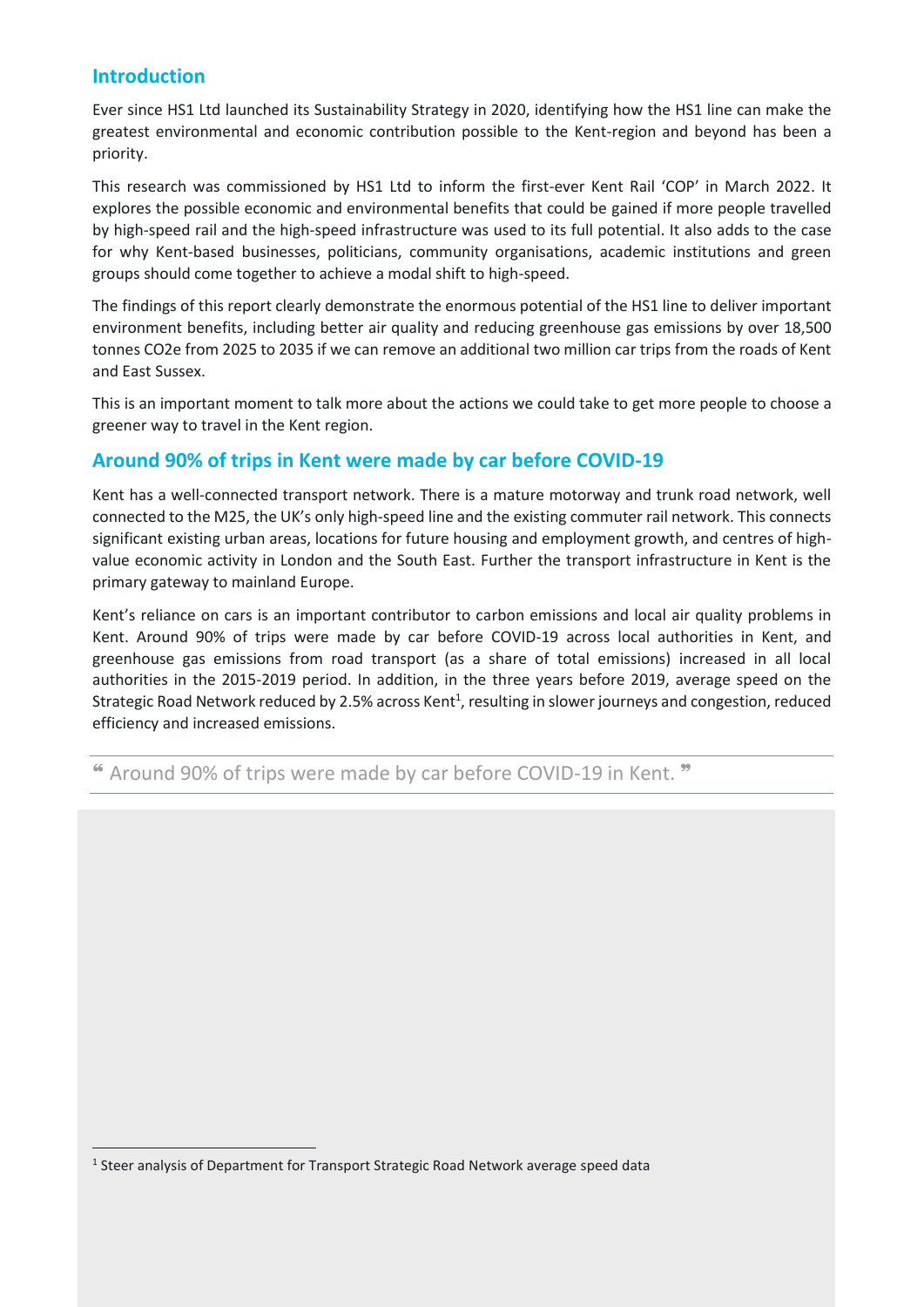



Source: Analysis by Steer based on Kent Bus Service Improvement Plan (BSIP), 2021

## **Highspeed services in Kent have delivered large economic and environmental benefits**

Since the introduction of domestic highspeed services, HS1 has delivered significant environmental benefits as a result of people choosing to take the train instead of driving or flying. This modal shift to more environmentally friendly domestic rail journeys generates around £7m of environmental benefits each year. In terms of international travel, emissions saved by HS1 equal to 750,000 tonnes of carbon dioxide, or 60,000 short-haul flights, annually.

On top of the environmental benefits, HS1 generates significant benefits to the domestic economy in the form of faster journey times, reduced crowding, and improved reliability. Each year trips made on HS1 services by business users, commuters, and leisure passengers lead to £139m in direct socioeconomic benefits; these benefits deliver the equivalent economic outputs of an additional 2,050 full-time employees.



Highspeed 1 domestic trips generate £7m of environmental benefits per year. "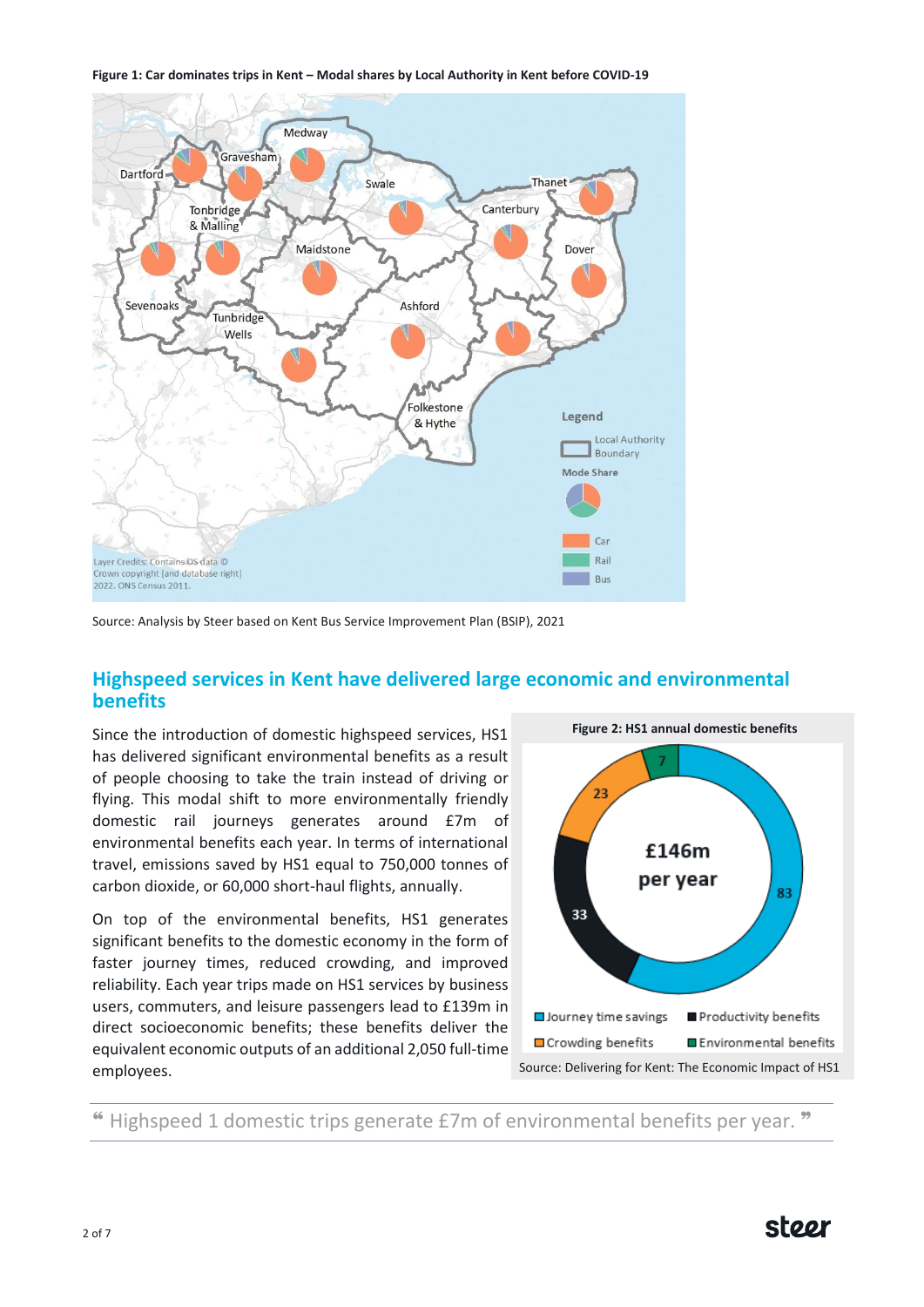# **The COVID-19 pandemic disproportionately affected rail trips**

The public health policy response to COVID-19 has had an unprecedented impact on the direct demand for rail travel, in terms of both advice restricting and deterring travel by rail, the need to travel (for instance to work) and the downturn in economic activity which rail services support.

In response to the restrictive travel advice and widespread homeworking and hybrid working mandates, demand for rail dropped significantly over the course of 2020 and 2021 and not yet recovered to its pre-COVID levels in 2022. This is driven by the characteristics of rail users, where remote working can be more prominent than for users of other modes.

In terms of transport demand in Kent, analysis of Department for Transport (DfT) road traffic data and station usage data from the Office of Road and Rail (ORR) shows that rail demand reduced, on average, by around half, compared with around 30% reduction in personal car use. This illustrates that the pandemic disproportionately affected rail trips, and it is estimated that during the first quarter of 2022, demand on Southeastern highspeed services was 65% of the average weekly pre-COVID demand<sup>2</sup>.

❝ Rail trips reduced by 50% in 2020, compared to a 30% decrease in car trips. Southeastern rail demand in Q1 2022 is only 65% of pre-COVID levels."

<sup>&</sup>lt;sup>2</sup> Based on Southeastern's records of weekly demand on their services.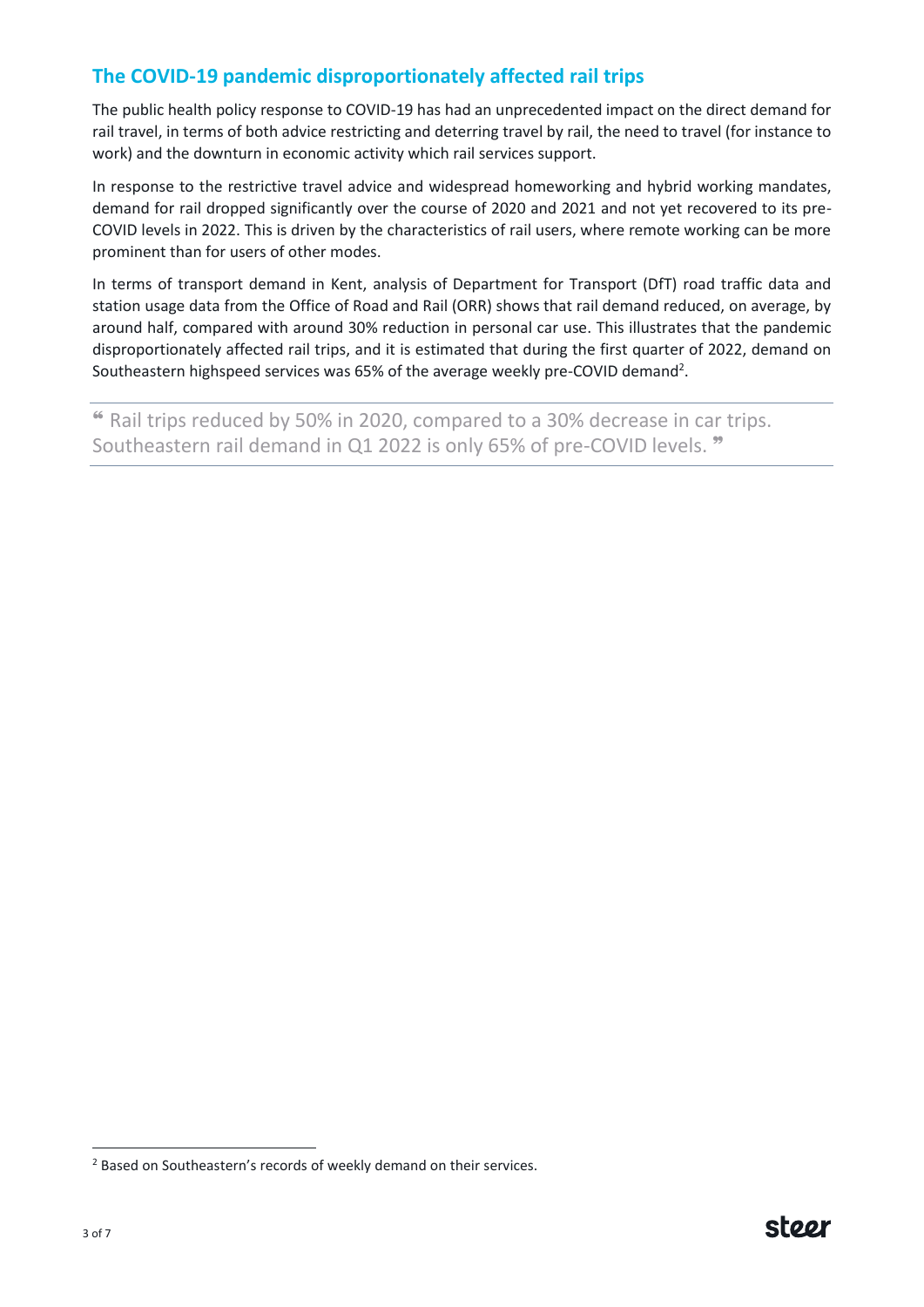

Sources: Department for Transport, Office for Rail and Road

# **Lasting changes in travel behaviour have been originated by COVID-19**

Currently, demand on Southeastern highspeed domestic services is around 65% of pre-COVID levels, though the return of passengers varies depending on the purpose of their journey. This is driven by multiple factors, including a gradual, and part time, return to work at the office, and possible quicker journeys by car given

the general reduction in car traffic during the pandemic. Further, to reflect lower passenger demand and reduce financial support for rail, the frequency of rail services has been reduced.

Survey analysis and demand modelling from the DfT suggest that rail demand will not fully recover to its pre-COVID levels and that recovery will vary by journey purpose and market segment. This includes a full recovery of leisure trips but a 20% to 25% reduction in commuter and business trips. Therefore, rail demand is anticipated to experience a lasting impact driven by changes during the COVID-19 pandemic.



Source: DfT Surveys to inform forecasting framework

❝ While leisure trips are anticipated to fully recover, a lasting impact on business and commuting trips is expected, reducing pre-COVID demand by 20% to 25%. <sup>\*</sup>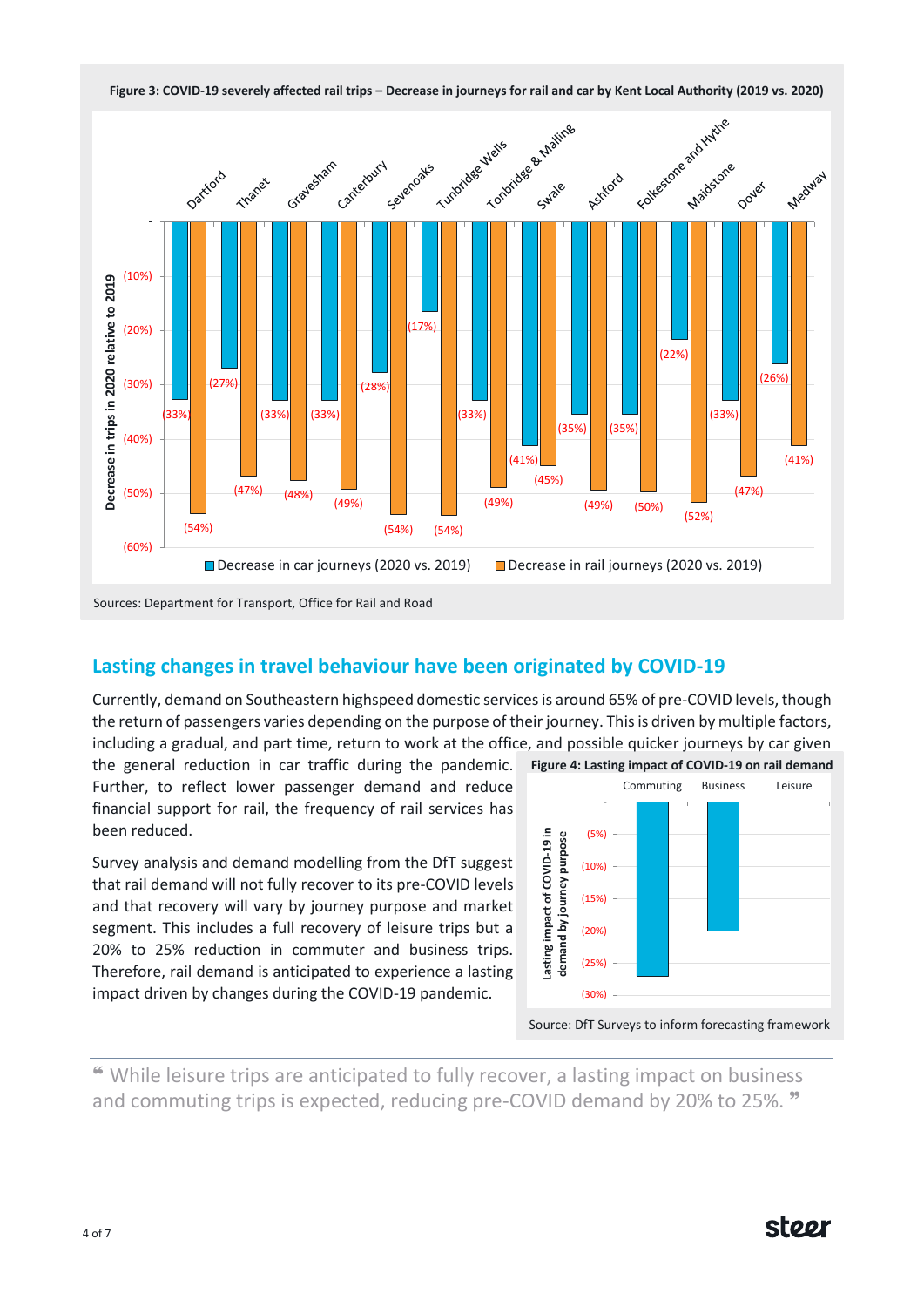## **In this context, Kent is at a crossroads to address climate change and meet their net zero targets**

Kent County Council announced the climate emergency in May 2019 and has committed to implementing a climate action plan that will reduce greenhouse gas emissions from the whole county to net zero by 2050. Decarbonisation is at the forefront of Kent County Council's decision-making, considering that the impacts of climate change are likely to be felt acutely in Kent with its long, strategically important coastline.

Of all carbon dioxide emissions, 44% can be attributed to road transport<sup>3</sup> with pollutants also having a negative impact on air quality, human health and the natural environment. Although air quality is generally improving in line with national trends, there are still 43 Air Quality Management Areas across Kent and Medway and significant pockets of poor air quality along the county's major road networks<sup>4</sup>.



**Figure 5: Local Authorities with a declared Air Quality Management Area in Kent (highlighted in blue)**

Source: Department for Environment, Food and Rural Affairs (DEFRA)

Without addressing the source of harmful emissions and mitigating the impacts of climate change, Kent's transport network faces the risk of disruption and reduced performance and resilience<sup>5</sup>. Pre-COVID, HS1 reduced net emissions equivalent to removing 6,000 cars from the roads every year<sup>6</sup>, and increasing the use of the line could help deliver additional environmental benefits both locally and internationally, in the form of lower greenhouse gas emissions and noise pollution, and better air quality.

<sup>&</sup>lt;sup>3</sup> Kent County Council (2020): Kent State of the Environment Report: Travel and Transport Update

<sup>4</sup> Kent County Council (2020): Kent and Medway Energy and Low Emissions Strategy

<sup>&</sup>lt;sup>5</sup> JBA Consulting (2020): Climate Change Risk and Impact Assessment for Kent and Medway

<sup>&</sup>lt;sup>6</sup> Steer (2019): Delivering for Kent: The Economic Impact of HS1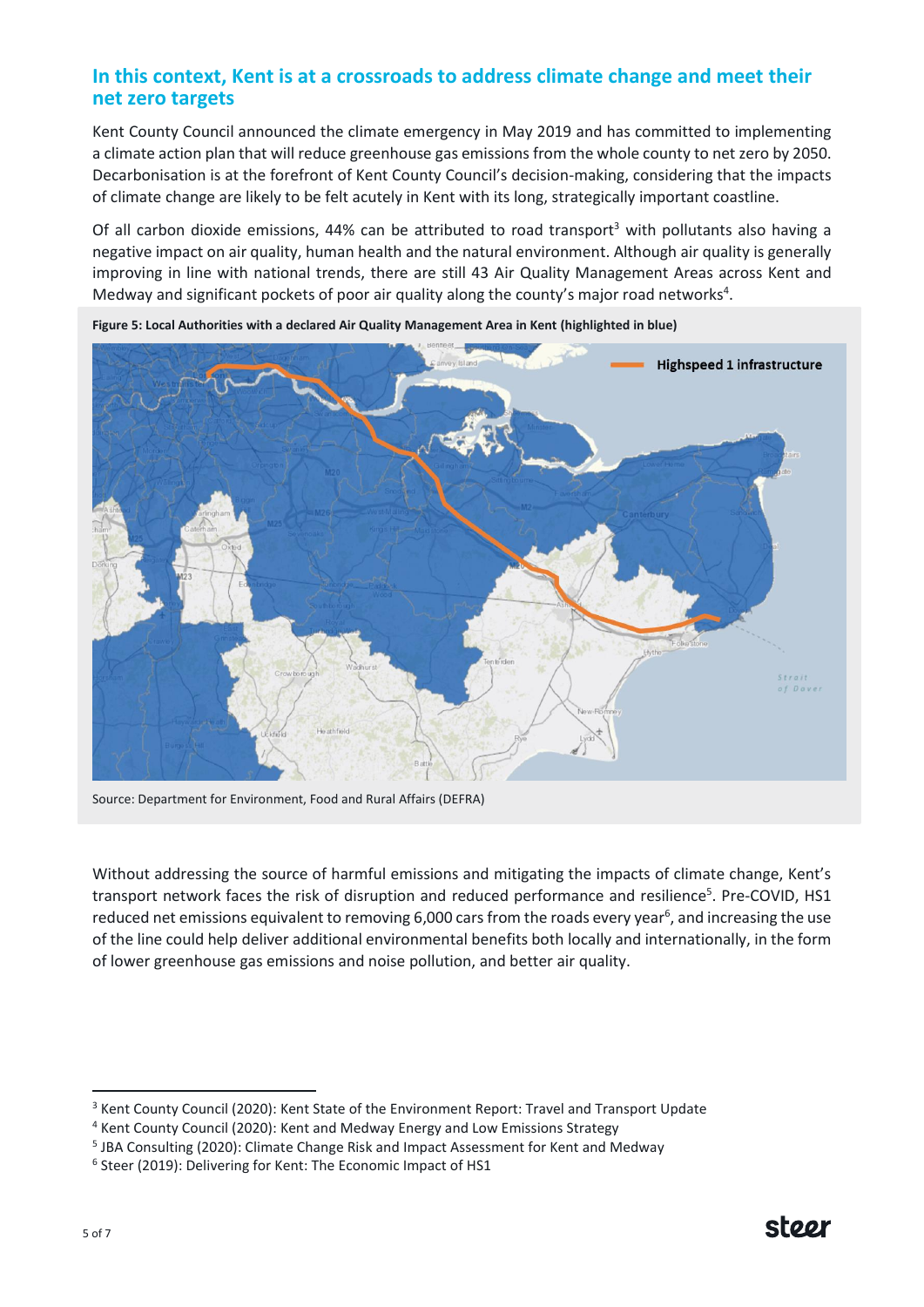# **HS1 can support Kent in achieving these environmental objectives**

According to modelling from the DfT and ORR, the average car passenger emits over three times as much carbon dioxide as the average rail passenger over comparable journeys, before accounting for the source of energy for traction<sup>7</sup>. Considering that HS1 is the first railway to run entirely on renewable electricity and that it aims to become fully carbon neutral by 2030<sup>8</sup>, increasing demand on the line would provide additional environmental benefits in addition to those already generated and would be a viable alternative to other transport modes.



To estimate the additional environmental benefits arising from higher demand shifting onto HS1 domestic services, two scenarios are considered:

- **Scenario 1:** No change in highspeed domestic service provision, i.e. Southeastern highspeed domestic services remain at reduced COVID-19 levels; and
- **Scenario 2:** Increase in the number of highspeed domestic services beyond its 2019 levels, i.e. Highspeed 1 infrastructure is used to its full potential.

#### **Scenario 1: Southeastern highspeed domestic services remain at reduced COVID-19 levels**

This assumes that highspeed domestic services continue to operate at the COVID-19 levels, because it lacks the necessary financial support to return to pre-COVID services. In this case, demand will be constrained by both the attractiveness of the services and by passenger crowding, which could lead to previous highspeed demand switching to less convenient non-highspeed rail services, switching to private cars or stopping travel altogether. A possible outcome is that the levels of demand remain at around 65% of pre-COVID levels instead of reaching the anticipated steady state described above.

Based on evidence from the 2013 First Interim Evaluation of the Impacts of HS1, 11% of previous car demand switched to highspeed rail services<sup>9</sup>. A reduced level of service could lead to some existing highspeed rail demand switching back to cars. Assuming that highspeed demand remains at 65% of pre-COVID levels, 11% of the difference between this and the anticipated levels of recovery would switch back to cars. This would result in around 325,000 additional car trips per year with negative impacts including:

- additional road congestion costing the economy around £27m over the 10-year period between 2025 and 2035; and
- environmental impacts linked to poorer air quality and greenhouse gas emissions around £10m over the same period<sup>10</sup>.

❝ Highspeed rail demand not recovering beyond Q1 2022 levels could lead to 325,000 additional car trips per year, with a negative congestion impact of £27m and environmental impact of £10m between 2025 and 2035. "

 $<sup>7</sup>$  Steer analysis of Department for Transport and Office for Road and Rail emissions data</sup>

<sup>8</sup> HS1: Delivering the green gateway, Our 2020/21 ESG Report

<sup>&</sup>lt;sup>9</sup> First Interim Evaluation of the Impacts of HS1, Table 2.6

<sup>&</sup>lt;sup>10</sup> Benefits are expressed in 2010 prices in accordance with Green Book and TAG guidance